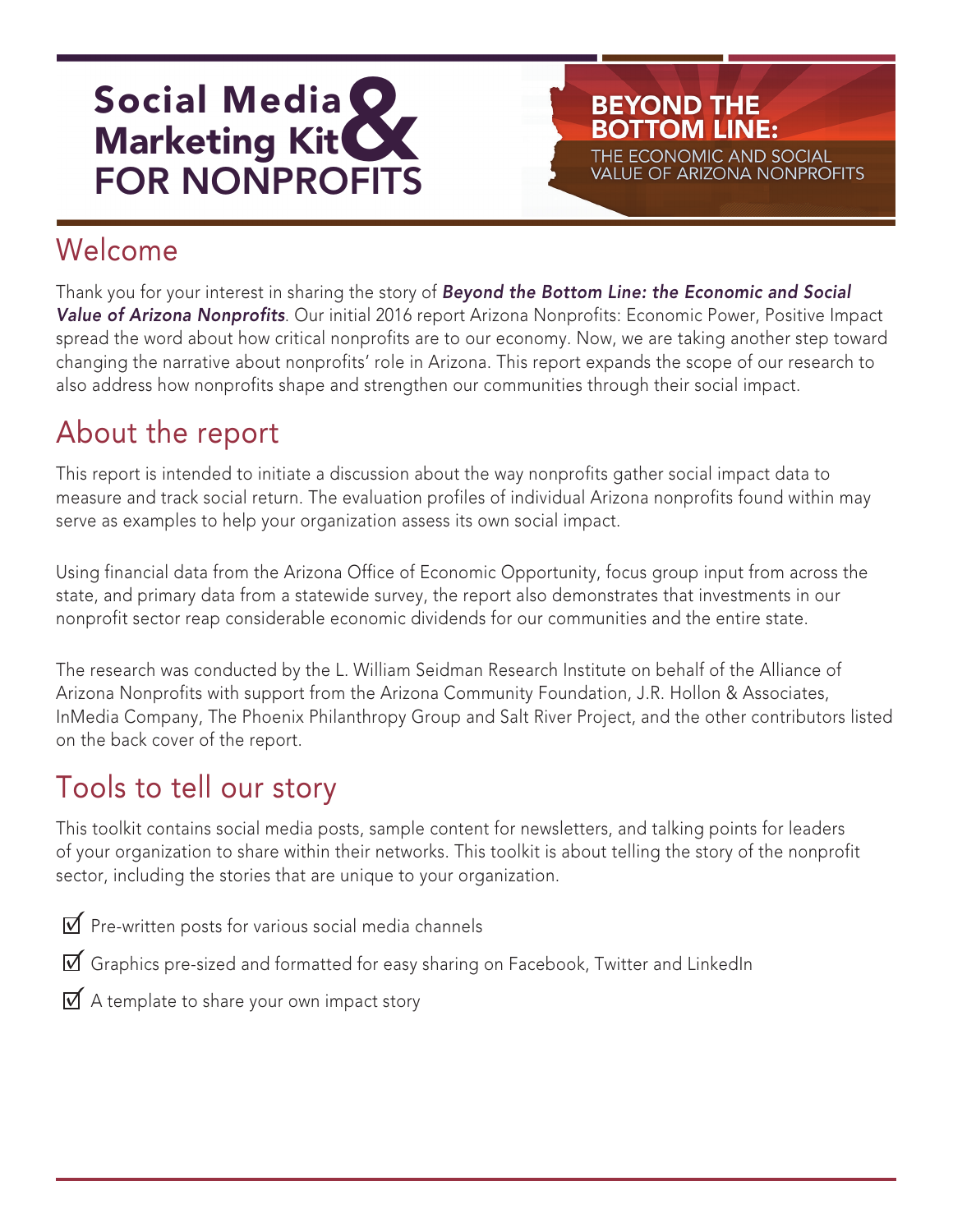

### Tools and Resources

Below is a concise list of key messages for leaders and board members to share when discussing the report. Additionally, we have provided a sample article for your organization's newsletter. Following this section are sample social media posts for Facebook, Twitter and LinkedIn in two categories: Economic Impact and Social Return on Investment. The final section provides a template to guide you in telling your nonprofit's own impact story.

**BEYOND THE BOTTOM LINE:** 

THE ECONOMIC AND SOCIAL **VALUE OF ARIZONA NONPROFITS** 

### Key Messages

- Arizona nonprofits add tremendous value to our economy, creating jobs and paying wages and salaries.
- Philanthropic investments in Arizona nonprofits contribute directly to measurable community benefits, such as civic engagement and job development.
- Social return on investment is a viable way for nonprofits to track and quantify the long-term impacts of programs and services.
- There are multiple existing nonprofits across Arizona that are successfully measuring their impact on the community by tracking specific metrics and outcomes.

### Sample newsletter article

If your organization regularly distributes a newsletter to donors by mail or email, consider adding a story about this report and its findings. Use any of the attached graphics as supporting artwork, and include quotes from your own leaders and Board members.

#### [Headline of your choosing]

A new report, Beyond the Bottom Line: the Economic and Social Value of Arizona Nonprofits, shows that nonprofit organizations like ours are a significant contributor to the state economy, as well as powerful drivers of social development in our communities.

As a sector, nonprofits are the state's fifth largest non-government employer and a major stimulator of economic activity. Arizona nonprofits are responsible for 7.7% of Gross State Product. Additionally, nonprofit organizations are directly responsible for employing over 170,000 of Arizona's paid staff, paying more than \$8.3 billion in wages and salaries in 2016. One in every 16 paid jobs in Arizona is a nonprofit employee.

In addition to this powerful economic data, the report also provides resources to help nonprofits measure and quantify their social impact. By leveraging the examples and models provided in this report, we plan to continually improve how we evaluate our impact on the community.

We are proud to be one of the nonprofit organizations that serves our state, and we are proud to be one that has earned your trust and your support.

Download your copy at www.AZNonprofitValue.org.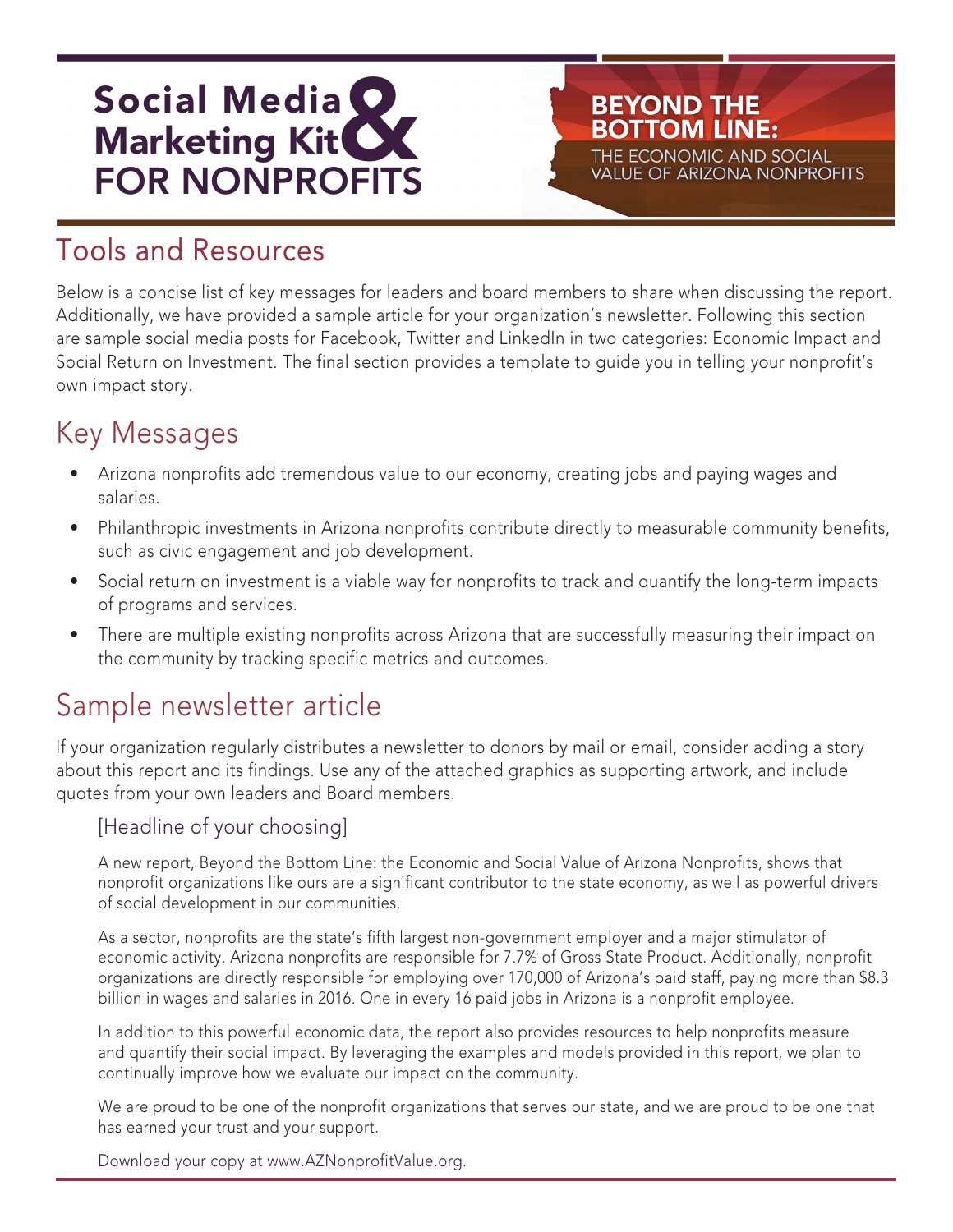

### Economic Impact

Share key findings about the economic impact of Arizona's nonprofit sector with your audiences on social media platforms like Facebook, Twitter and LinkedIn. Use these pre-written posts as written, or use them as a starting point for your own ideas.

**BEYOND THE BOTTOM LINE:** 

THE ECONOMIC AND SOCIAL **VALUE OF ARIZONA NONPROFITS** 

Your posts can either link directly to www.AZNonprofitValue.org, or you can share your post with one of the graphics below. If you choose to use a graphic, make sure to refer users to AZNonprofitValue.org within the text of your status update.

#### Sample Facebook/LinkedIn Posts

- Did you know that 1 in every 16 paid jobs in Arizona is a nonprofit employee? Find more facts about the economic power of Arizona nonprofits at AZNonprofitValue.org!
- The Arizona nonprofit sector boosts our economy by employing more than 170,000 people and paying 10.7% of all Arizona wages and salaries. Curious to know more? Facts and figures are available at AZNonprofitValue.org.
- The nonprofit sector is Arizona's fifth-largest private employer in the state employing more people than the manufacturing, finance, construction, transportation and mining industries. Read this and more at AZNonprofitValue.org!
- Arizona nonprofits are responsible for generating 9.1% of Arizona's state and local tax revenue. Learn more about the role Arizona nonprofits play in our economy at AZNonprofitValue.org.
- Here's your fun fact for the day there are almost 23,000 nonprofits across Arizona! Learn about the nonprofit economic impact in all 15 Arizona counties at AZNonprofitValue.org.

#### Sample Tweets

- Who says #AZNonprofits aren't hiring? 1 in every 16 paid jobs in Arizona is a nonprofit employee. Find out more at AZNonprofitValue.org.
- The #nonprofit sector is the fifth largest employer in #AZ! More fun facts available at AZNonprofitValue.org
- New report from @AZnonprofits shows that AZ #nonprofit orgs employ more workers than manufacturing, construction and mining. Find out more at AZNonprofitValue.org!
- #ICYMI: a new study shows that #AZNonprofits are boosting the #AZEconomy! Find out how at AZNonprofitValue.org.
- Today's #FunFact there are almost 23,000 nonprofits in Arizona! Check out the map highlighting nonprofits in all 15 AZ counties: AZNonprofitValue.org.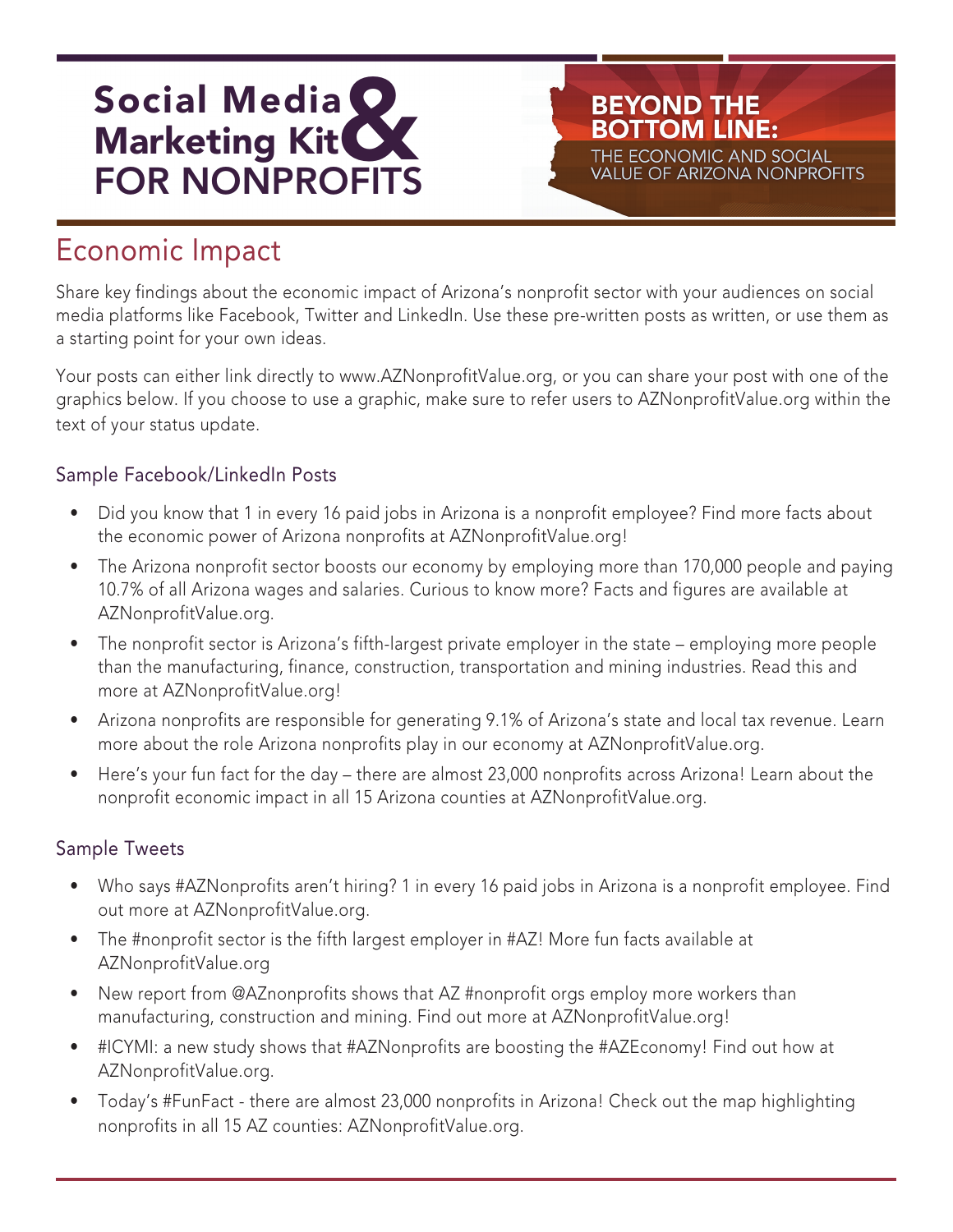

### Social Return on Investment

Spread the word within the Arizona nonprofit network by pairing one of the testimonial posts below with one of the graphics included in this toolkit. If you want to highlight the awesome work of the nonprofit organizations featured in the report's evaluation profiles, don't forget to tag the organization on Facebook and Twitter.

**BEYOND THE BOTTOM LINE:** 

THE ECONOMIC AND SOCIAL **VALUE OF ARIZONA NONPROFITS** 

#### Sample Facebook/LinkedIn Posts

- Attention fellow Arizona nonprofits! A new report from the Alliance of Arizona Nonprofits can help you measure and quantify your social impact. Find out how to measure your social return on investment at AZNonprofitValue.org.
- A new report from the Alliance of Arizona Nonprofits can help nonprofits better understand the social return to our community. Find tips on defining your nonprofit's social outcomes at AZNonprofitValue.org.
- We all know that AZ nonprofits make a huge social impact on our community, but sometimes it's tricky to quantify that social value. Local nonprofits in a new report from the Alliance of Arizona Nonprofits show how it's done. Read their stories at AZNonprofitValue.org.
- Our staff used the resources provided in a new report from Alliance of Arizona Nonprofits to start illustrating our organization's social return on investment. You can explore these resources and tools, too! Check out AZNonprofitValue.org.
- We have a question for other AZ nonprofits -- can you define your organization's social impact on the community? Head to AZNonprofitValue.org to find examples and resources for measuring your impact.

#### Sample Tweets

- A new report from @AZnonprofits can help you measure and quantify your #SocialImpact. Find tools and tips at AZNonprofitValue.org.
- What does social return on investment mean for a #nonprofit? Find out at AZNonprofitValue.org.
- We all know that AZ nonprofits make a big difference, but sometimes it's tough to measure that #SocialImpact. Find out how other nonprofits have made it happen: AZNonprofitValue.org.
- Have you taken a look at the resources provided in a new report from @AZnonprofits? Our staff learned new ways to measure our organization's social return on investment. These tools are free and available at AZNonprofitValue.org.
- Can you define your nonprofit's social impact on the community? Head to AZNonprofitValue.org to find examples and resources for measuring your impact.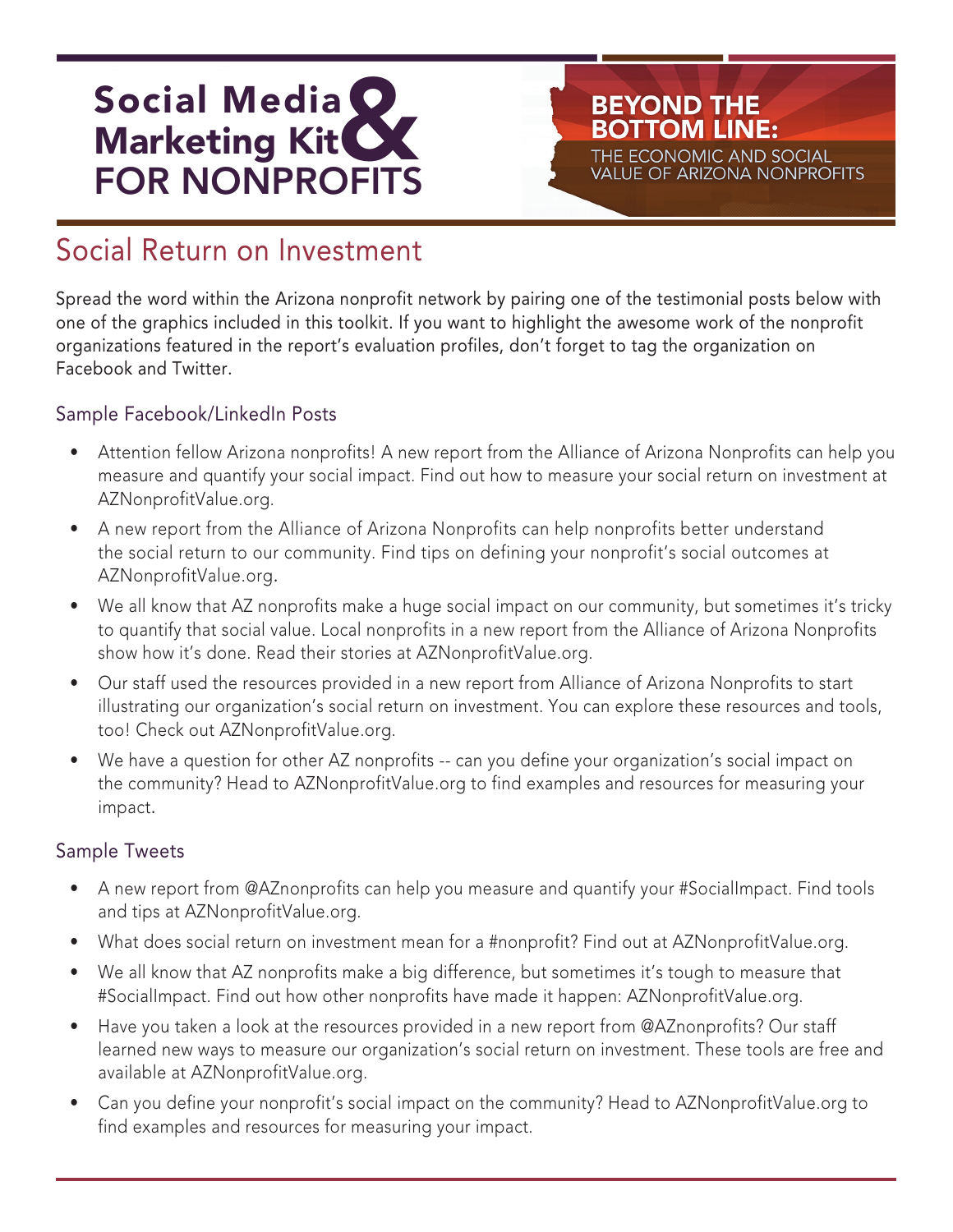

# How to Tell Your Impact Story

The report emphasizes how and why to evaluate Social Return on Investment (SROI) in your own organization, serving as an excellent resource to those who are ready to measure the social impact of their work. Once you begin measuring impact, your next step will be to share your impact story on your website, social media, and newsletter.

**BEYOND THE BOTTOM LINE:** 

THE ECONOMIC AND SOCIAL **VALUE OF ARIZONA NONPROFITS** 

To begin writing your story, answer the three prompts below. Then, use your answers to fill the highlighted fields of the template that follows.

1. Describe your nonprofit's main inputs in one sentence.

Inputs refer to the monetary, human, or other resources devoted to a program or service. An example of input is the number of volunteers utilized by your organization.

2. Describe your nonprofit's main outputs in one sentence.

Outputs refer to the things that a program or service produces. An example of output is the number of people served in a year by your organization.

3. Describe your nonprofit's main outcomes in one sentence.

Outcomes refer to the changes that occur because of the program or service. An example of an outcome is the alleviation of poverty in Arizona.

[Organization Name] leverages the time and talent of [number] employees and [number] volunteers to serve [number] [population of people] each year. As a result, we have [achieved outcome].

Example: The Boys and Girls Club of Metro Phoenix leverages the time and talent of 236 employees and 823 volunteers to serve 11,000 young people from 4,155 households each year. As a result, we have increased the productivity of parents.

### Additional Tips

- Personalize this statement to suit your organization. You want your brand to appear friendly and relatable.
- When posting the statement on social media or your website, pair it with a high resolution photo of your staff, volunteers, or a stakeholder who has directly benefited from your organization's work. This will likely resonate more with your social media followers.